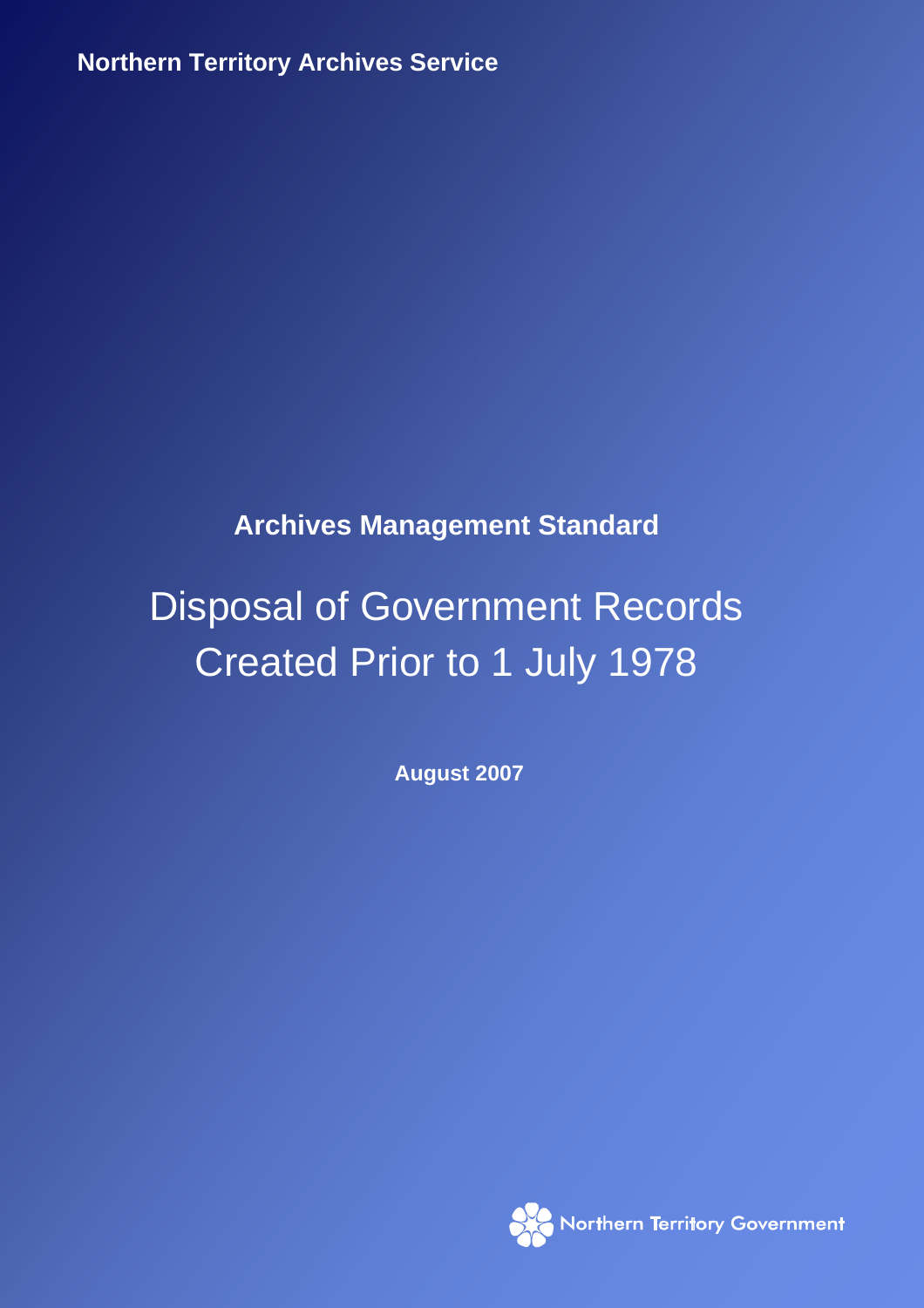For information and advice, please contact

NT Archives Service GPO Box 874 Darwin NT 0801

Telephone: (08) 8924 7677<br>Facsimile: (08) 8924 7660 Facsimile: (08) 8924 7660<br>Website: http://www.nt.go http://www.nt.gov.au/dcis/nta/

This standard is issued in pursuance of Section 137 of the *Information Act*.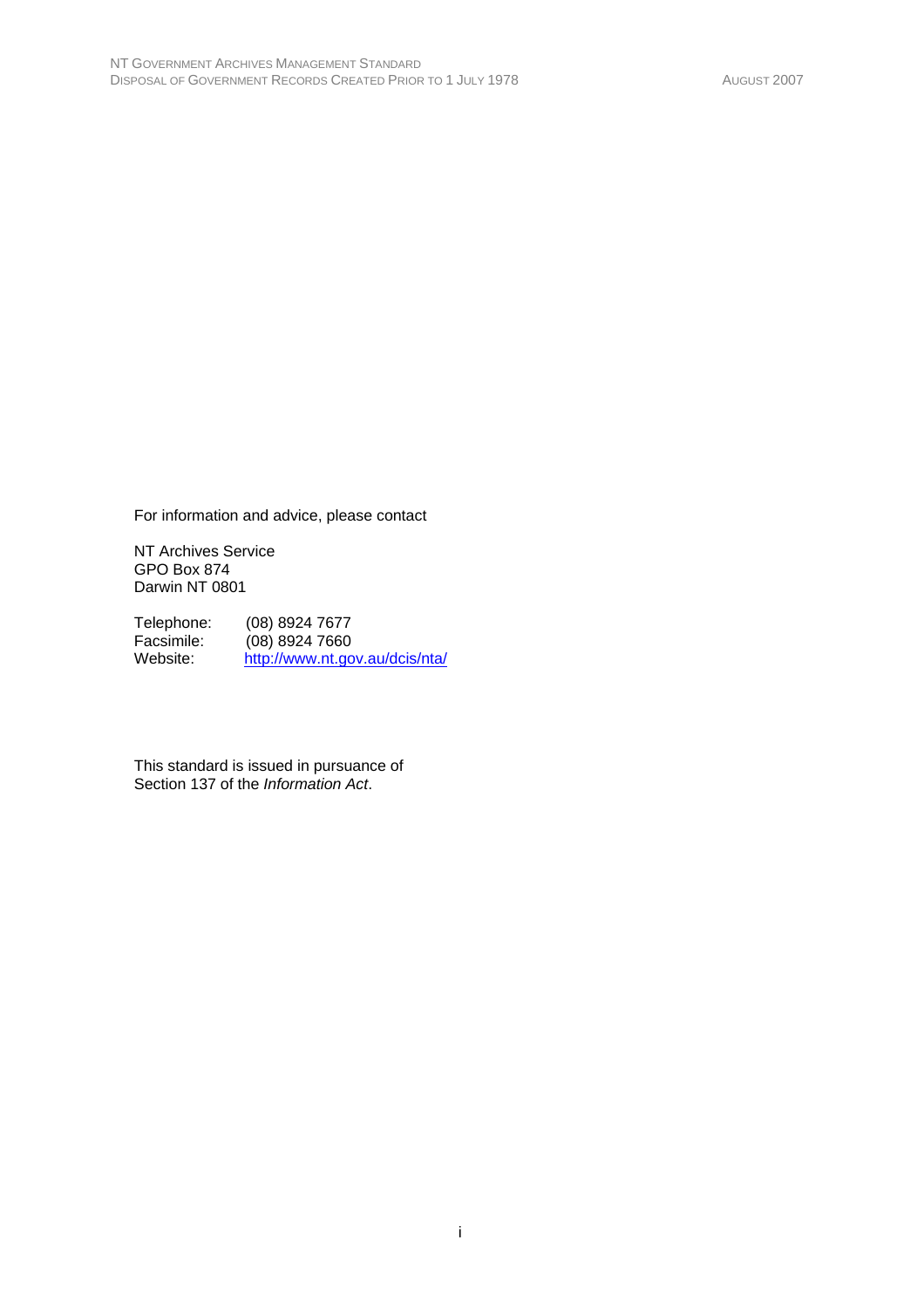# **TABLE OF CONTENTS**

| <b>Definitions</b>                                                                                         | 1                                                    |
|------------------------------------------------------------------------------------------------------------|------------------------------------------------------|
| <b>About This Standard</b>                                                                                 | 2                                                    |
| Purpose<br>Scope<br><b>Regulatory Framework</b><br><b>Related Documents</b><br>Responsibility<br>Authority | 2<br>2<br>$\overline{2}$<br>2<br>2<br>$\mathfrak{p}$ |
| <b>Policy Statement</b>                                                                                    | 3                                                    |
| <b>Explanation</b>                                                                                         | 3                                                    |
| <b>Compliance Checklist</b>                                                                                | 5                                                    |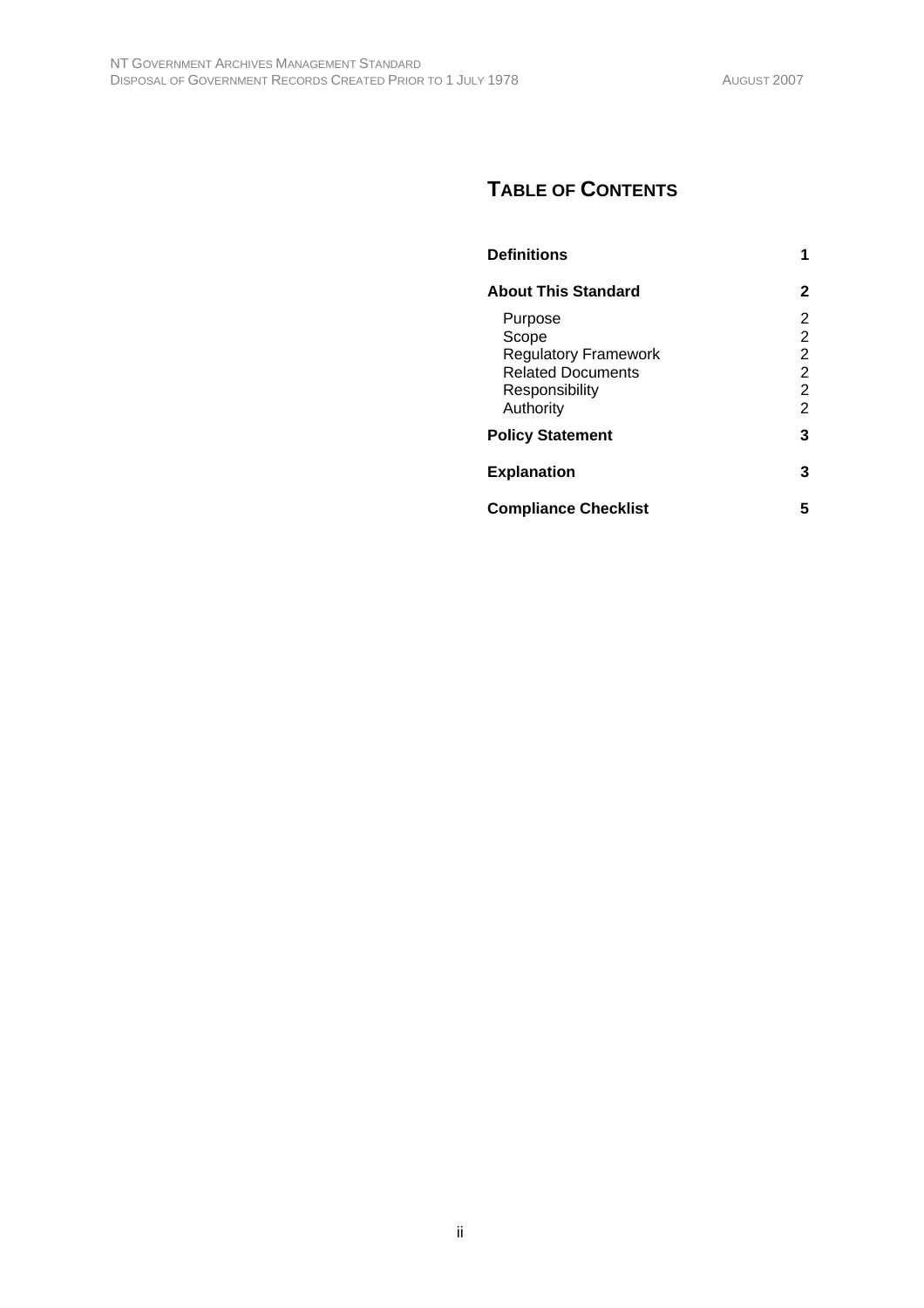#### **DEFINITIONS**

| <b>Appraisal</b>                                 | The process of evaluating business activities to determine which records<br>need to be captured and how long the records need to be kept to meet<br>business needs, to maintain organisational accountability and<br>community expectations.                                                   |  |
|--------------------------------------------------|------------------------------------------------------------------------------------------------------------------------------------------------------------------------------------------------------------------------------------------------------------------------------------------------|--|
| <b>Archive</b>                                   | A record of permanent value that forms part of the Territory Archives. <sup>1</sup>                                                                                                                                                                                                            |  |
| <b>Disposal</b>                                  | A range of processes associated with implementing authorised decisions<br>about records retention, destruction, rearrangement, migration or<br>transfer of custody or ownership.                                                                                                               |  |
| <b>Disposal schedule</b>                         | A formal policy, authorised jointly by the Chief Executive of an NT<br>Government public sector organisation and the NT Archives Service,<br>that defines the temporary or permanent status, retention period and<br>consequent disposal actions authorised for classes of records.            |  |
| Open access period                               | The period during which the public can routinely access government<br>archives held in the custody of the NT Archives Service. The open<br>access period begins after the end of the restricted access period.                                                                                 |  |
| <b>Permanent records</b>                         | Records of permanent value which are in the custody of a public sector<br>organisation. When permanent records are transferred into the custody<br>of the NT Archives Service, they are considered an archive and form<br>part of the Territory Archives (see Archive and Territory Archives). |  |
| <b>Public sector organisation</b>                | An agency as defined in s.5 of the Information Act.                                                                                                                                                                                                                                            |  |
| <b>Record</b>                                    | Recorded information in any form (including data in a computer system)<br>that is required to be kept by a public sector organisation as evidence of<br>the activities or operations of the organisation, and includes part of a<br>record and a copy of a record.                             |  |
| <b>Responsible public sector</b><br>organisation | Public sector organisation (as defined above) that is responsible for the<br>function to which the record or archive relates.                                                                                                                                                                  |  |
| <b>Restricted access period</b>                  | The period during which decisions on access to government archives<br>held in the custody of the NT Archives Service are made by the public<br>sector organisation responsible for the archives (s.144 of the Information<br>Act).                                                             |  |
| <b>Series</b>                                    | Those records or archives having the same provenance which belong<br>together because:                                                                                                                                                                                                         |  |
|                                                  | they are part of a discernible filing system (alphabetical,<br>numerical, chronological, or a combination of these);                                                                                                                                                                           |  |
|                                                  | they have been kept together because they result from the same<br>activity, or                                                                                                                                                                                                                 |  |
|                                                  | they are of similar formats and relate to a particular function.                                                                                                                                                                                                                               |  |
|                                                  | A series may consist of only one item. <sup>2</sup>                                                                                                                                                                                                                                            |  |
| <b>Territory Archives</b>                        | Records held on behalf of the Territory by the archives service. <sup>3</sup>                                                                                                                                                                                                                  |  |

<sup>1</sup>. s. 4 *Information Act*<br><sup>2</sup>. Judith Ellis (ed.) *Keeping Archives 2<sup>nd</sup> Edition,* (Australian Society of Archivists and DW Thorpe, Melbourne 1993), p.479 3 . s. 4 *Information Act*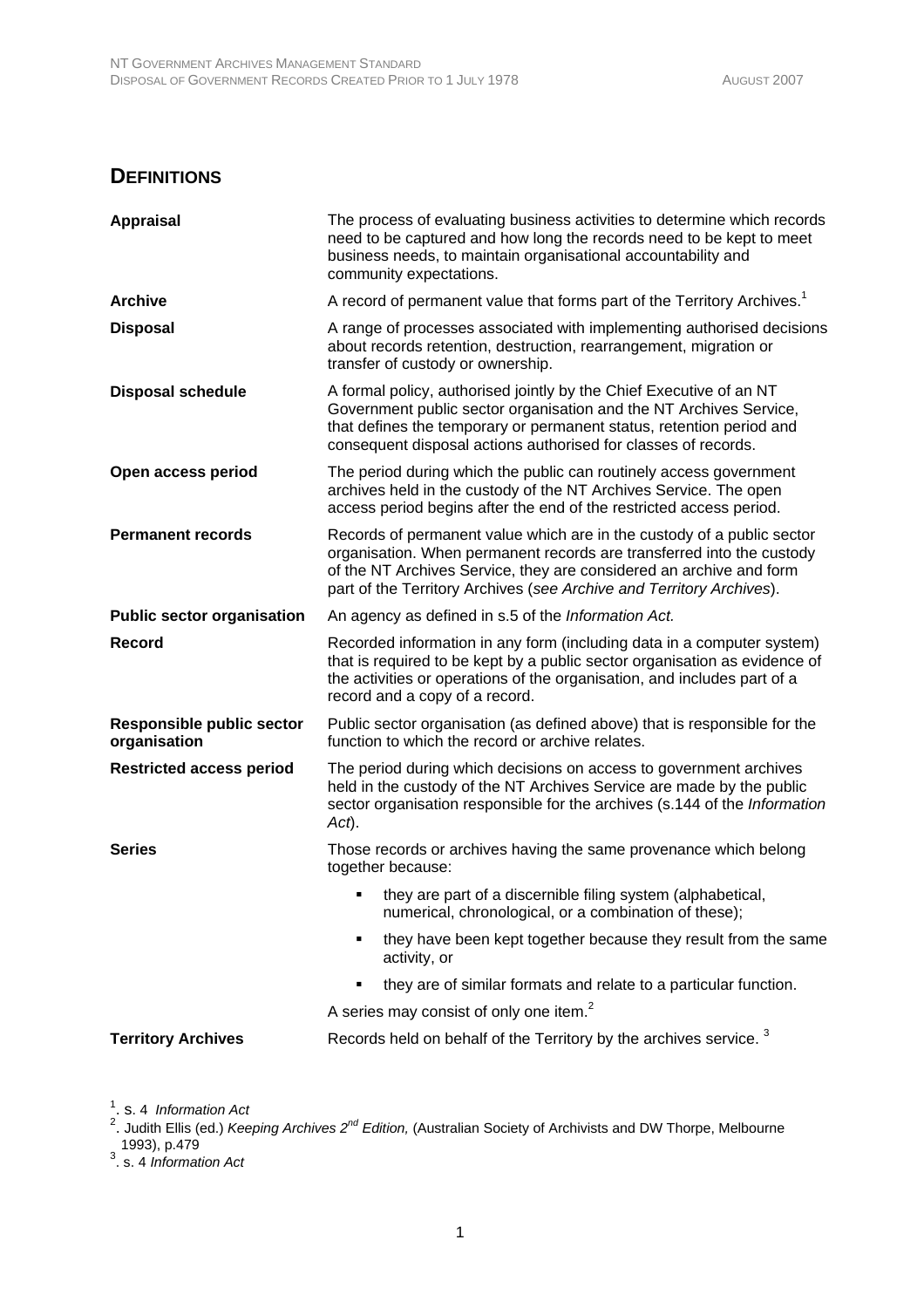# **ABOUT THIS STANDARD**

#### **Purpose**

The purpose of this standard, established in pursuance of the *Information Act,* is to define policies and compliance requirements for the disposal of government records created prior to the commencement of the Northern Territory Government on 1 July 1978.

#### **Scope**

Application of this standard is mandatory for all NT Government public sector organisations, including NT Government departments or agencies, NT Government statutory bodies, NT Government business divisions, NT Government owned corporations and NT local government authorities.

This standard applies to all NT Government records in all formats, including electronic records and records in business systems, copies of records and parts of records.

#### **Regulatory Framework**

This standard complies with the provisions of the *Information Act*.

The NT Archives Service endorses the Australian Standard *AS ISO 15489: 2002— Records Management*.

#### **Related Documents**

This standard is to be read in conjunction with:

 $\triangleright$  the complete set NT Government Archives Management Standards and Advices

- ▶ NT Government Records Management **Standards**
- policies and procedures of individual organisations
- access agreements for government archives which are the responsibility of the public sector organisation
- **EXECUTE:** Series consignment lists for archives series in the custody of the NT Archives Service which are the responsibility of the public sector organisation.

#### **Responsibility**

The NT Archives Service is responsible for establishing this standard including the provision of advice and training, and for monitoring NT public sector organisation compliance.

Implementation of this standard is the responsibility of the Chief Executive of each NT Government public sector organisation.

#### **Authority**

This standard was approved by the Minister for Corporate and Information Services on 1 August 2007 and is effective immediately.

This standard has been endorsed by the NT Information Commissioner.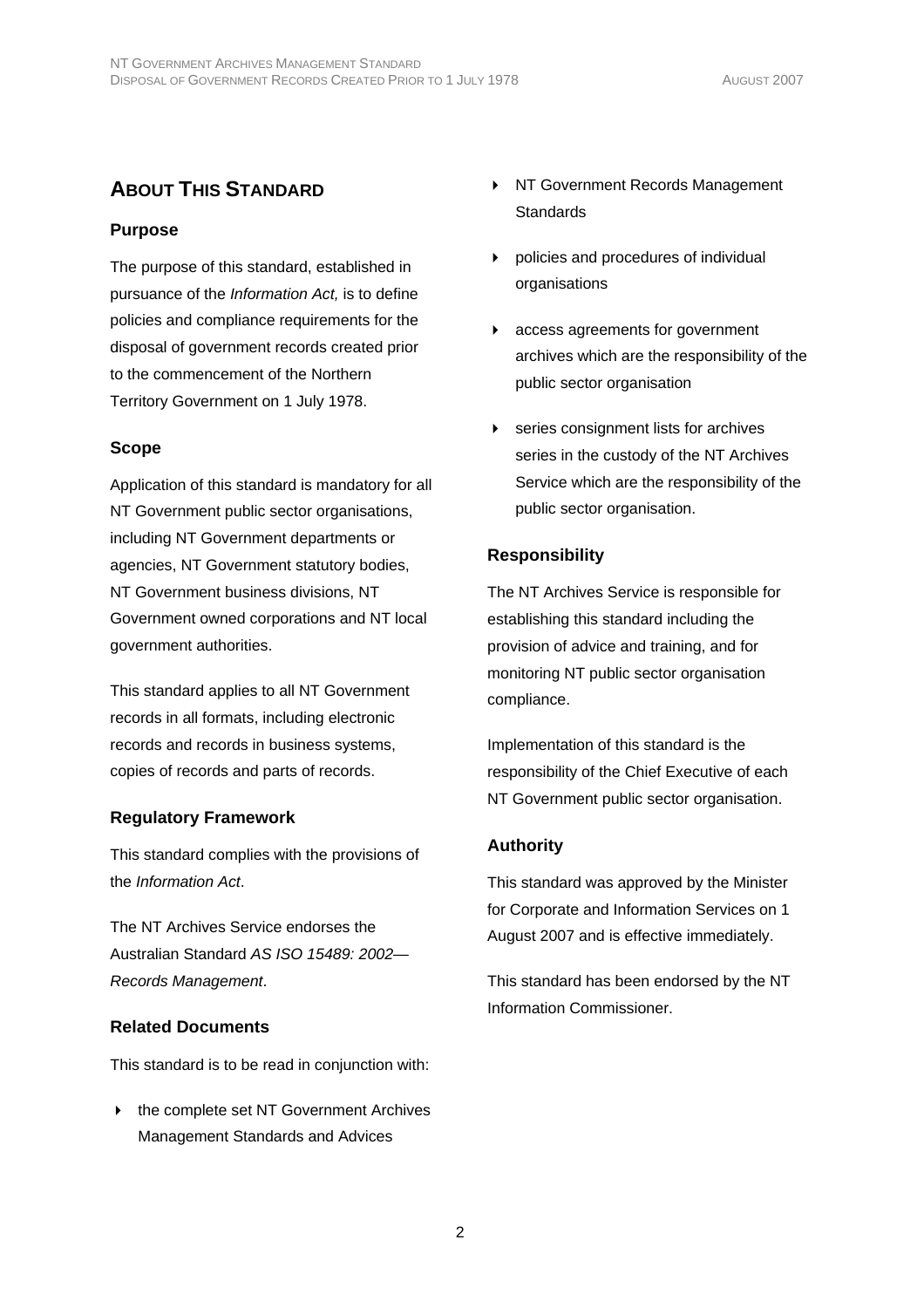#### **POLICY STATEMENT**

Public sector organisations must ensure that disposal of records created prior to the establishment of the Northern Territory Government does not occur without written permission of the NT Archives Service and current disposal schedules are not applied to these records due to their age.

#### **EXPLANATION**

Many Northern Territory Government public sector organisations have custody and responsibility for records created prior to the establishment of the Northern Territory Government on 1 July 1978.

Government records which were created prior to 1 July 1978 (self-government) in the custody of NT public sector organisations were created by previous administrations of the Northern Territory.

| <b>Administration</b>              | Date Range            |
|------------------------------------|-----------------------|
| Colony of New South<br>Wales       | 1788-1862             |
| Colony of South<br>Australia       | 1863-1901             |
| State of South Australia           | 1901-1910             |
| Commonwealth of<br>Australia       | 1911- 30 June<br>1978 |
| Northern Territory of<br>Australia | 1 July 1978*-         |

\*Some agencies were established prior to the 1 July 1978 to assist in the transition to the new government administration.

Due to the age of these records, they should be appraised as a priority to ensure the preservation of any permanent records.

The *NT Government Records Management Standard: Records Disposal* requires that all public sector organisations

…develop and apply authorised records disposal schedules to suit the business records of the unique functions of each organisation…

While authorised records disposal schedules ensure the appraisal and appropriate and timely disposal of government records, they are developed for the records currently or recently created by an organisation, with consideration for the current functions and responsibilities of an organisation.

These current schedules cannot be applied to records created by previous administrations of the Northern Territory as additional factors need to be taken into account when appraising these records.

Records disposal schedules prepared for records of Northern Territory Government public sector organisations should not be applied to records created prior to 1 July 1978 by other government administrations of the Northern Territory, eg Commonwealth of Australia, or State of South Australia.

No disposal action must be undertaken on pre self-government records without written permission from the NT Archives Service.

The NT Archives Service will appraise pre selfgovernment records in consultation with the responsible public sector organisation and issue an Appraisal Decision for the records.

Specific class descriptions may be included in authorised records disposal schedules for records created prior to 1 July 1978, where the classes of records continue to be created in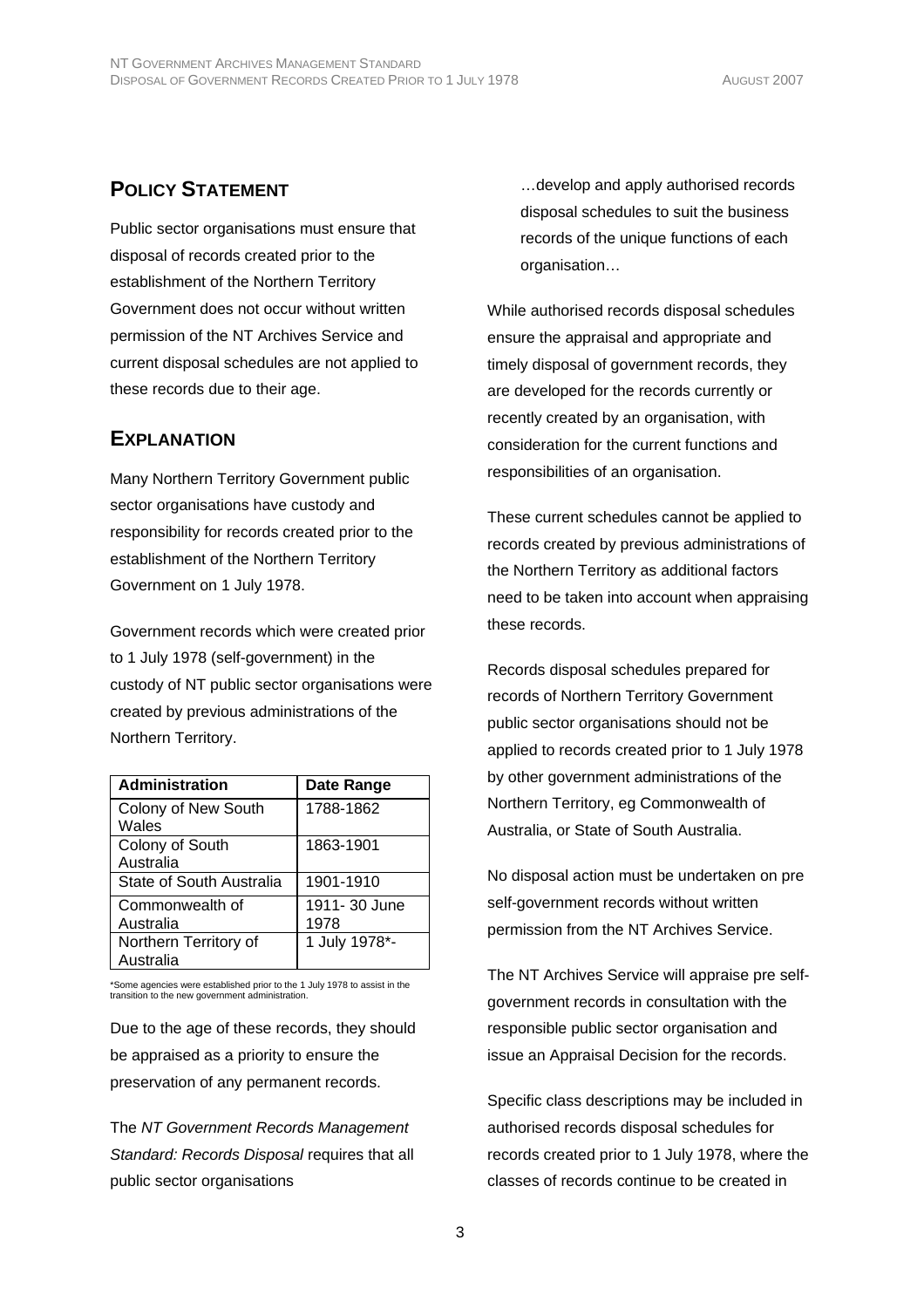the same manner. These classes must specify the date range of the records to alert to the age of the records.

Transfer of permanent records created prior to self-government will be undertaken as a priority by the NT Archives Service.

For further information regarding the appraisal of records please contact the NT Archives Service.